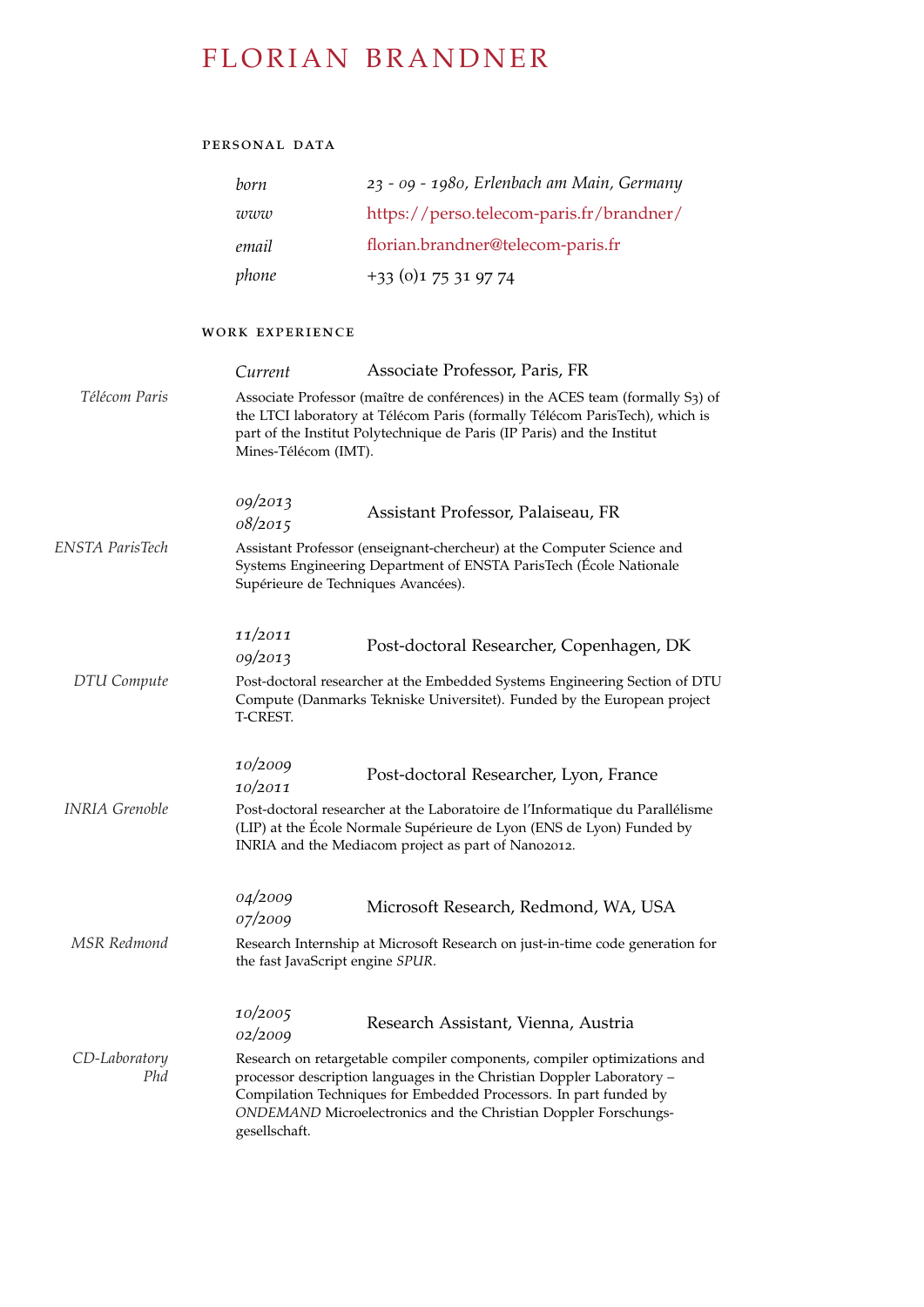|                                    | 03/2004<br>10/2004                                                                                                                                                                                                                                                   | Compiler-Developer, Vienna, Austria                                                                                                                                                                      |  |  |  |  |
|------------------------------------|----------------------------------------------------------------------------------------------------------------------------------------------------------------------------------------------------------------------------------------------------------------------|----------------------------------------------------------------------------------------------------------------------------------------------------------------------------------------------------------|--|--|--|--|
| StarCore LLC.                      |                                                                                                                                                                                                                                                                      | In 2004 StarCore (now LSI LOGIC) established a branch in Vienna. I joined<br>StarCore to develop high-level and low-level optimizations for a new compiler<br>targeting the StarCore SC1x00 family DSPs. |  |  |  |  |
|                                    | 01/2004<br>02/2004                                                                                                                                                                                                                                                   | Software-Developer, Vienna, Austria                                                                                                                                                                      |  |  |  |  |
| Atair GmbH.                        | Development of a processor description language for the Open Compiler<br>Environment (OCE) by Atair.                                                                                                                                                                 |                                                                                                                                                                                                          |  |  |  |  |
|                                    | 2002<br>2005                                                                                                                                                                                                                                                         | Teaching Assistant, Vienna, Austria                                                                                                                                                                      |  |  |  |  |
| Vienna University<br>of Technology | Teaching Assistant at the Languages Group of the Institute of Computer<br>Languages, the Distributed Systems Laboratory of the Institute of Infor-<br>mation Systems, and the Database and Artificial Intelligence Group of the<br>Institute of Information Systems. |                                                                                                                                                                                                          |  |  |  |  |
|                                    | <b>EDUCATION</b>                                                                                                                                                                                                                                                     |                                                                                                                                                                                                          |  |  |  |  |
|                                    | 10/2005<br>12/2009                                                                                                                                                                                                                                                   | Vienna University of Technology, Austria                                                                                                                                                                 |  |  |  |  |
| PhD                                |                                                                                                                                                                                                                                                                      | PhD student of Computer Science at the Vienna University of Technology. The<br>final Rigorosum (defense) was held in Vienna on December 18th, 2009.                                                      |  |  |  |  |
|                                    | Adviser: Andreas Krall                                                                                                                                                                                                                                               | Thesis: Compiler Backend Generation from Structural Processor Models<br>Jury members: Jens Knoop, Andreas Krall, Tomáŝ Hruŝka                                                                            |  |  |  |  |
|                                    | 09/1999<br>10/2004                                                                                                                                                                                                                                                   | Vienna University of Technology, Austria                                                                                                                                                                 |  |  |  |  |
| Dipl. Ing.<br>Master               |                                                                                                                                                                                                                                                                      | Student of Computer Science at the Vienna University of Technology.<br>Graduated with honors in 2004.                                                                                                    |  |  |  |  |
|                                    |                                                                                                                                                                                                                                                                      | Thesis: Instruction set simulation<br>Adviser: Andreas Krall                                                                                                                                             |  |  |  |  |
|                                    | 06/2003<br>01/2004                                                                                                                                                                                                                                                   | Technical University of Denmark, Lyngby                                                                                                                                                                  |  |  |  |  |
| Exchange                           |                                                                                                                                                                                                                                                                      | Exchange student at the DTU in Lyngby close to Copenhagen, Denmark.                                                                                                                                      |  |  |  |  |
|                                    | 09/1991<br>06/1999                                                                                                                                                                                                                                                   | BG/BRG Bruck an der Mur, Austria                                                                                                                                                                         |  |  |  |  |
| School                             | Secondary School.                                                                                                                                                                                                                                                    |                                                                                                                                                                                                          |  |  |  |  |
|                                    | ADDITIONAL INFORMATION                                                                                                                                                                                                                                               |                                                                                                                                                                                                          |  |  |  |  |
|                                    | ENGLISH · Fluent                                                                                                                                                                                                                                                     |                                                                                                                                                                                                          |  |  |  |  |
| Languages                          | FRENCH                                                                                                                                                                                                                                                               | · Fluent                                                                                                                                                                                                 |  |  |  |  |
|                                    | GERMAN · Mother Tongue                                                                                                                                                                                                                                               |                                                                                                                                                                                                          |  |  |  |  |
|                                    | · Reading<br><b>DANISH</b>                                                                                                                                                                                                                                           |                                                                                                                                                                                                          |  |  |  |  |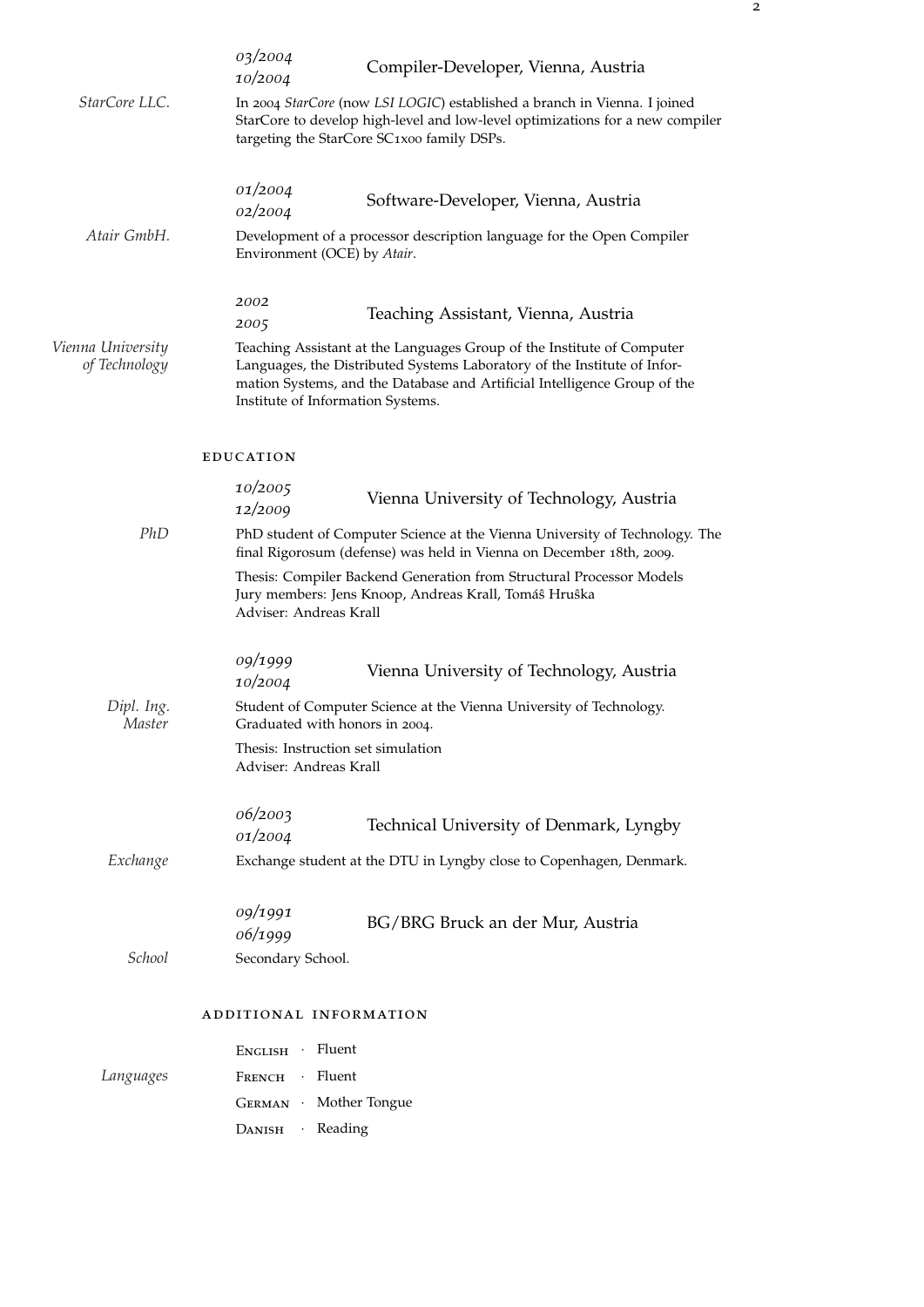#### book chapters

DSP Instruction Set Simulation **Florian Brandner**, Nigel Horspool, and Andreas Krall Handbook of Signal Processing Systems (2nd Edition) S.S. Bhattacharyya, E.F. Deprettere, R. Leupers, and J. Takala (Editors) 2013, Springer

DSP Instruction Set Simulation **Florian Brandner**, Nigel Horspool, and Andreas Krall Handbook of Signal Processing Systems S.S. Bhattacharyya, E.F. Deprettere, R. Leupers, and J. Takala (Editors) 2010, Springer

#### **PROCEEDINGS**

Proceedings of the 18th International Workshop on Worst-Case Execution Time Analysis **Florian Brandner** Barcelona, Spain, 2018 OASIcs Dagstuhl

Proceedings of the 11th Workshop on Optimizations for DSP and Embedded Systems **Florian Brandner** and Tom Vander Aa (Editors) Orlando, FL, USA, 2014 ACM ICPS

Proceedings of the 10th Workshop on Optimizations for DSP and Embedded Systems **Florian Brandner** and Tom Vander Aa (Editors) Shenzhen, China, 2013 ACM ICPS

#### journal publications

Precise, Efficient, and Context-Sensitive Cache Analysis **Florian Brandner** Real-Time Systems (TIME) too appear, 2021, Springer

Work-Conserving Dynamic Time-Division Multiplexing for

Multi-Criticality Systems Farouk Hebbache, **Florian Brandner**, Mathieu Jan, and Laurent Pautet Real-Time Systems (TIME) Volume 56(2): 124–170 (2020), Springer

Analysis of Preemption Costs for the Stack Cache Amine Naji, Sahar Abbaspour, **Florian Brandner**, and Mathieu Jan Real-Time Systems (TIME) Volume 54(3): 700-744 (2018), Springer

Studying Optimal Spilling in the Light of SSA Florian Brandner, **Florian Brandner**, and Alain Darte ACM Transactions on Architecture and Code Optimization (TACO) Volume 11(4): (2015), ACM

Refinement of Worst-Case Execution Time Bounds by Graph Pruning **Florian Brandner** and Alexander Jordan Computer Languages, Systems & Structures (COMLAN) Volume 40(3-4): 155-170 (2014), Elsevier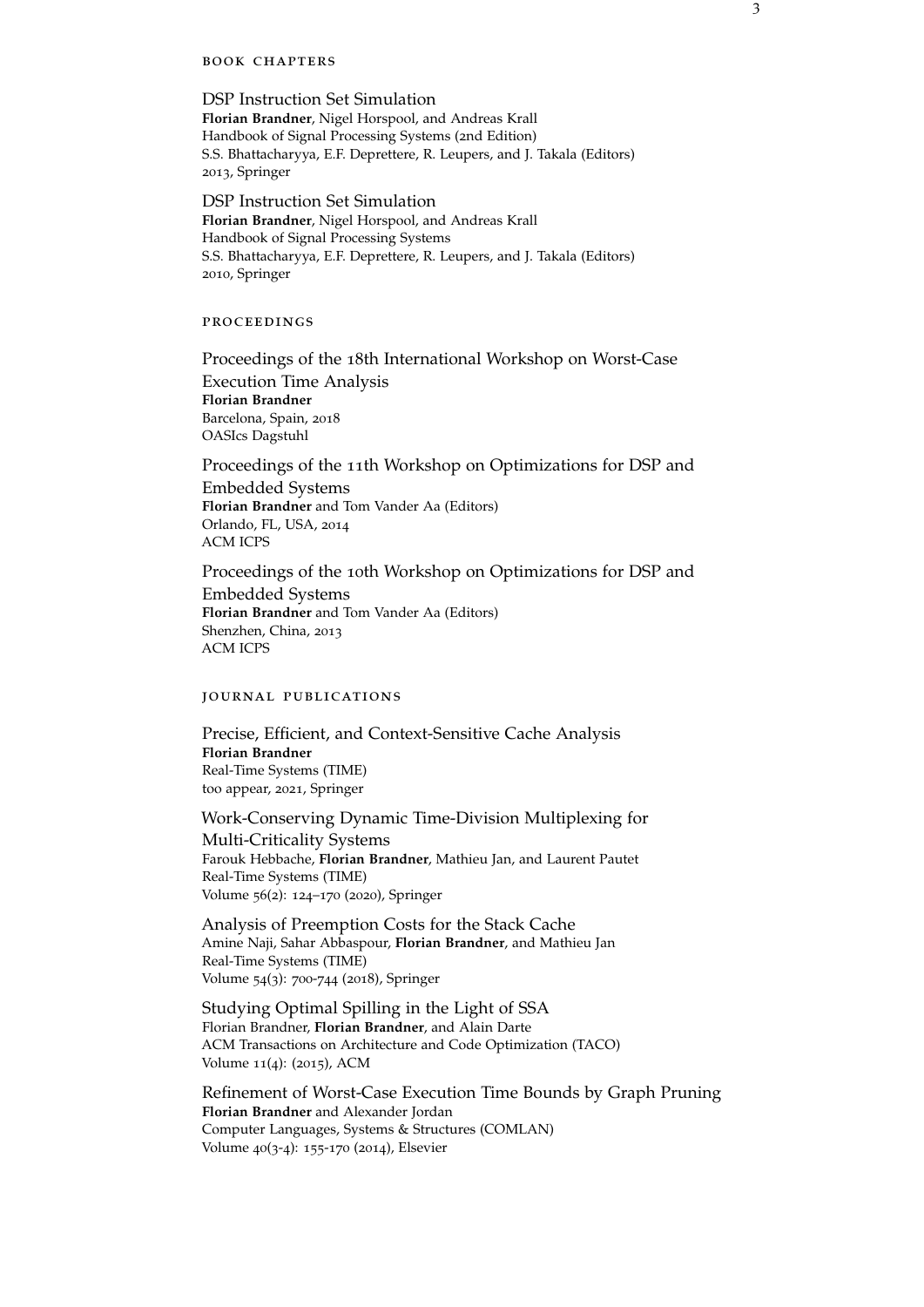Criticality: Static Profiling for Real-Time Programs **Florian Brandner**, Stefan Hepp, and Alexander Jordan Real-Time Systems (TIME) Volume 50(3): 377-410 (2014), Springer

# Elimination of Parallel Copies using Code Motion on Data

Dependence Graphs **Florian Brandner** and Quentin Colombet Computer Languages, Systems & Structures (COMLAN) Volume 39(1): 25-47 (2013), Elsevier

Automatic Generation of Compiler Backends **Florian Brandner**, Viktor Pavlu, and Andreas Krall Software: Practice and Experience (SPE) Volume 43(2): 207-240 (2013), Wiley

# conference publications

New Delhi, India, 2014, ACM

|                            | Is This Still Normal? Putting Definitions of Timing Anomalies to the Test<br>Benjamin Binder, Mihail Asavoae, Belgacem Ben Hedia, Florian Brandner, and<br>Mathieu Jan<br>International Conference on Embedded and Real-Time Computing Systems and<br>Applications (RTCSA)<br>too appear, online, IEEE                 |
|----------------------------|------------------------------------------------------------------------------------------------------------------------------------------------------------------------------------------------------------------------------------------------------------------------------------------------------------------------|
|                            | Scalable Detection of Amplification Timing Anomalies for the<br>Superscalar TriCore Architecture<br>Benjamin Binder, Mihail Asavoae, Florian Brandner, Belgacem Ben Hedia, and<br>Mathieu Jan<br>International Conference on Formal Methods for Industrial Critical Systems (FMICS)<br>Vienna, Austria, 2020, Springer |
| Best Paper Award           | Precise and Efficient Analysis of Context-Sensitive Cache Conflict Sets<br><b>Florian Brandner</b><br>28th International Conference on Real-Time and Network Systems (RTNS)<br>Paris, France, 2020, ACM ICPS                                                                                                           |
|                            | Arbitration-Induced Preemption Delays<br>Farouk Hebbache, Florian Brandner, Mathieu Jan, and Laurent Pautet<br>Euromicro Conference on Real-Time Systems (ECRTS)<br>Stuttgart, Germany, 2019, LIPIcs Dagstuhl                                                                                                          |
| Outstanding<br>Paper Award | Shedding the Shackles of Time-Division Multiplexing<br>Farouk Hebbache, Mathieu Jan, Florian Brandner, and Laurent Pautet<br>Real-Time Systems Symposium (RTSS)<br>Nashville, USA, 2018, IEEE                                                                                                                          |
| Best Paper Award           | Experimental Energy Profiling of Energy-Critical Embedded<br>Applications<br>Kameswar Rao Vaddina, Florian Brandner, Gerard Memmi, and Pierre Jouvelot<br>Symposium on Green Networking and Computing (SGNC) part of SoftCOM 2017<br>Split, Croatia, 2017, IEEE                                                        |
| Outstanding<br>Paper Award | Efficient Context Switching for the Stack Cache: Implementation and<br>Analysis<br>Sahar Abbaspour, Florian Brandner, Amine Naji, and Mathieu Jan<br>23th International Conference on Real-Time and Network Systems (RTNS)<br>Lille, France, 2015, ACM ICPS                                                            |
|                            | Splitting Functions into Single-Entry Regions<br>Stefan Hepp and Florian Brandner<br>International Conference on Compilers, Architecture, and Synthesis for Embedded<br>Systems (CASES)                                                                                                                                |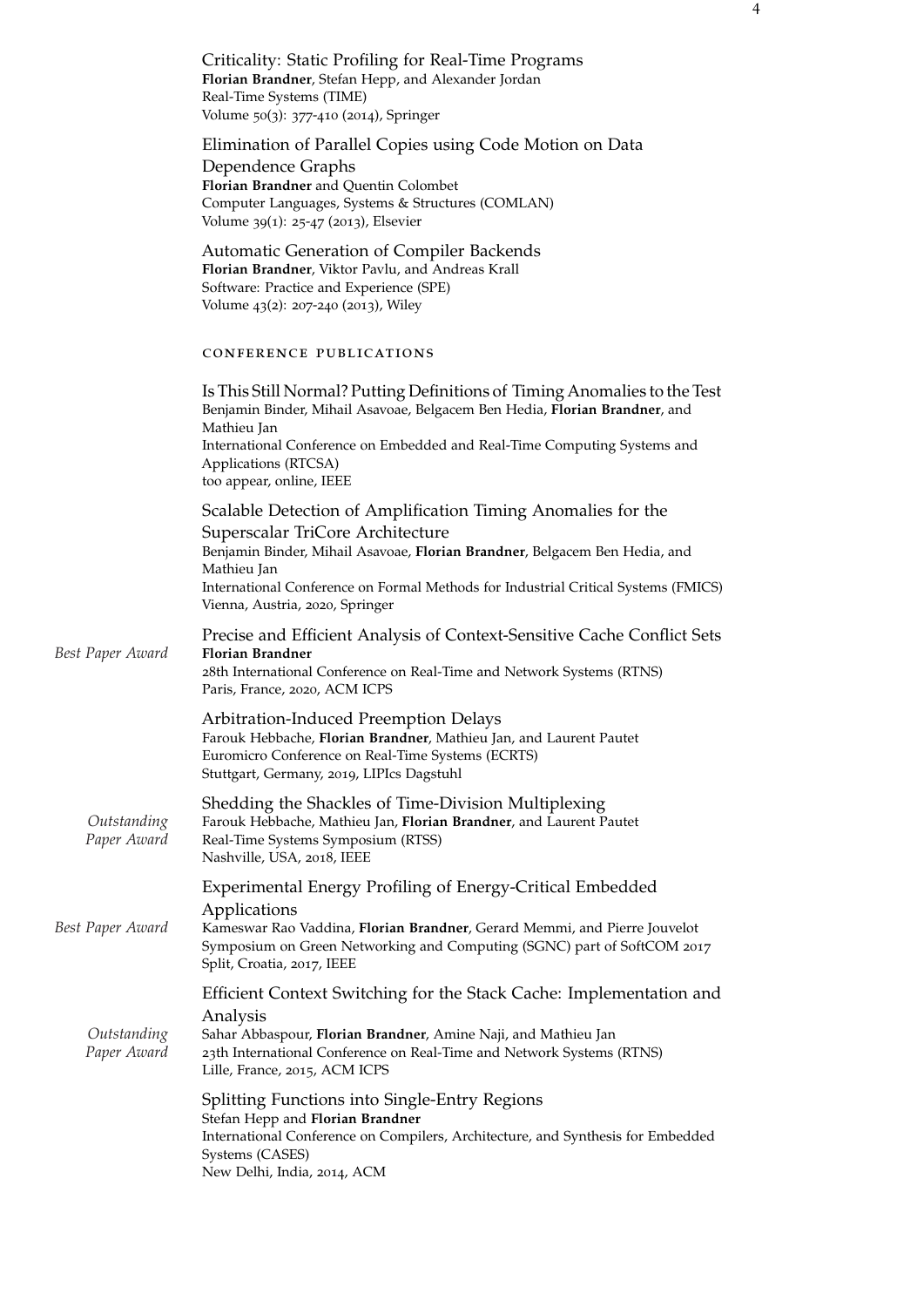|                  | A Loosely Synchronizing Asynchronous Router for TDM-Scheduled<br><b>NOCs</b><br>Ioannis Kotleas, Dean Humphreys, Rasmus Bo Sørensen, Evangelia Kasapaki,<br>Florian Brandner, and Jens Sparsø<br>International Symposium on Networks-on-Chip (NOCS)<br>Ferrara, Italy, 2014, IEEE                              |
|------------------|----------------------------------------------------------------------------------------------------------------------------------------------------------------------------------------------------------------------------------------------------------------------------------------------------------------|
|                  | Static Analysis of Worst-Case Stack Cache Behavior<br>Alexander Jordan, Florian Brandner, and Martin Schoeberl<br>International Conference on Real-Time and Network Systems (RTNS)<br>2013, Sophia-Antipolis, France, ACM ICPS                                                                                 |
| Best Paper Award | Static Profiling of the Worst-Case in Real-Time Programs<br>Florian Brandner, Stefan Hepp, and Alexander Jordan<br>International Conference on Real-Time and Network Systems (RTNS)<br>2012, Pont à Mousson, France, ACM ICPS                                                                                  |
|                  | Static Routing in Symmetric Real-Time Network-on-Chips<br>Florian Brandner and Martin Schoeberl<br>International Conference on Real-Time and Network Systems (RTNS)<br>2012, Pont à Mousson, France, ACM ICPS                                                                                                  |
|                  | A Statically-Scheduled Time-Division-Multiplexed Network-on-Chip<br>for Real-Time Systems<br>Martin Schoeberl, Florian Brandner, Evangelia Kasapaki, and Jens Sparsø<br>Symposium on Networks-on-Chip (NOCS)<br>2012, Kongens Lyngby, Denmark, ACM/IEEE                                                        |
|                  | Copy Elimination on Data Dependence Graphs<br>Florian Brandner and Quentin Colombet<br>Symposium On Applied Computing (SAC-PL)<br>2012, Riva del Garda, Italy, ACM                                                                                                                                             |
|                  | A Non-Iterative Data-Flow Algorithm for Computing Liveness Sets in<br><b>Strict SSA Programs</b><br>Benoit Boissinot, Florian Brandner, Alain Darte, Benoît Dupont de Dinechin, and<br>Fabrice Rastello<br>Symposium on Programming Languages and Systems (APLAS)<br>2011, Kenting, Taiwan, Springer           |
|                  | Studying Optimal Spilling in the Light of SSA<br>Quentin Colombet, Florian Brandner, and Alain Darte<br>Conference on Compilers, Architecture, and Synthesis for Embedded Systems<br>(CASES)<br>2011, Taipei, Taiwan, ACM                                                                                      |
|                  | <b>Execution Models for Processors and Instructions</b><br>Florian Brandner, Viktor Pavlu, and Andreas Krall<br>28th Norchip Conference<br>2010, Tampere, Finland, IEEE                                                                                                                                        |
|                  | SPUR: A Trace-Based JIT Compiler for CIL<br>Michael Bebenita, Florian Brandner, Manuel Fahndrich, Francesco Logozzo,<br>Wolfram Schulte, Nikolai Tillmann, and Herman Venter<br>International Conference on Object Oriented Programming Systems Languages and<br>Applications (OOPSLA)<br>2010, Reno, USA, ACM |
|                  | Completeness of Automatically Generated Instruction Selectors<br><b>Florian Brandner</b><br>21st International Conference on Application-specific Systems, Architectures and<br>Processors (ASAP)<br>2010, Rennes, France, IEEE                                                                                |
|                  |                                                                                                                                                                                                                                                                                                                |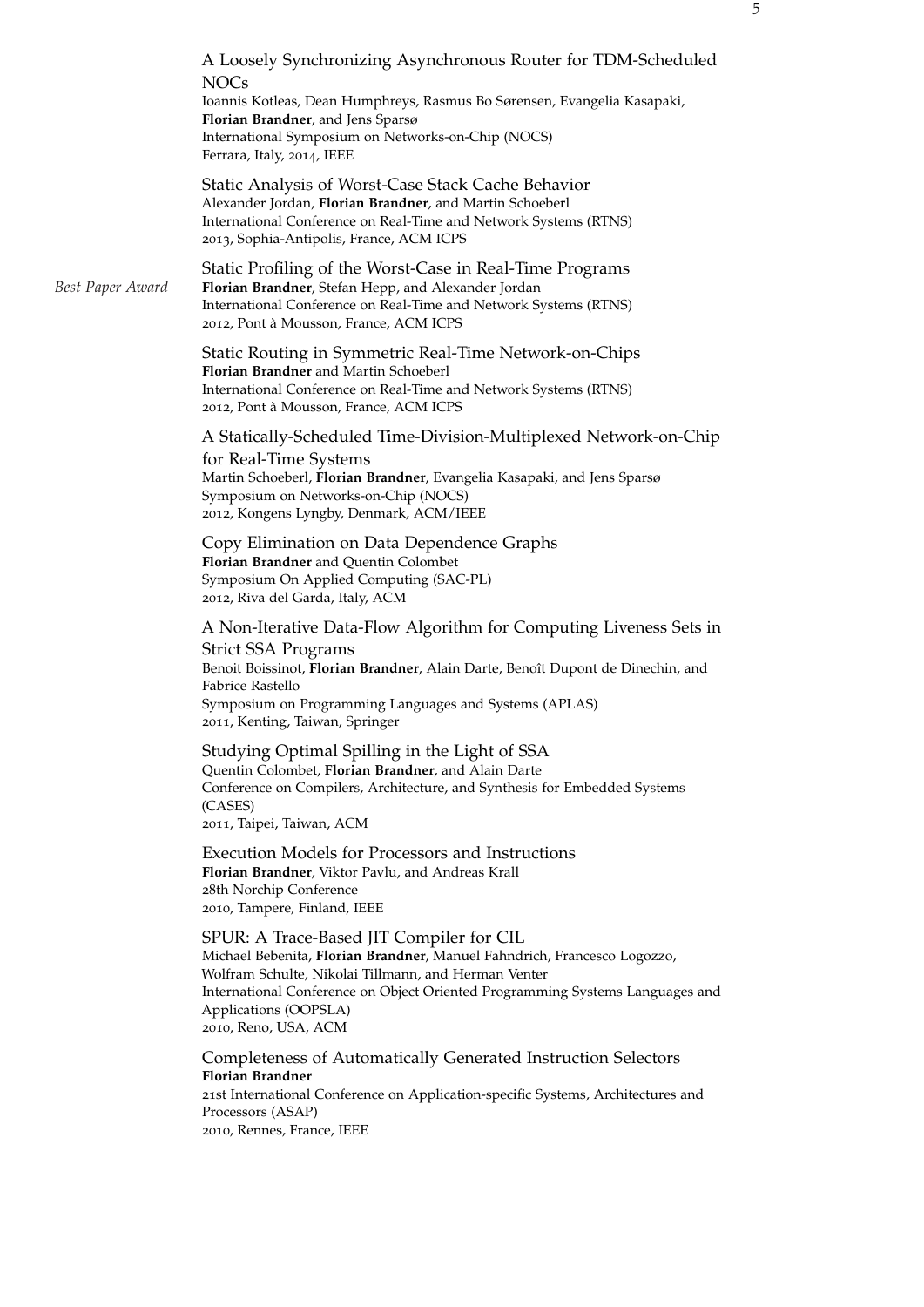RTTM: Real-Time Transactional Memory Martin Schoeberl, **Florian Brandner**, and Jan Vitek 25th Symposium On Applied Computing, Real Time Systems Track, (SAC) 2010, Sierre, Switzerland, ACM

Stack Allocation of Objects in the Cacao Virtual Machine Peter Molnar, Andreas Krall, and **Florian Brandner** 7th International Conference on the Principles and Practice of Programming in Java (PPPJ)

2009, Calgary, Canada, ACM

Embedded JIT Compilation with CACAO on YARI **Florian Brandner**, Martin Schoeberl, and Tommy Thorn 12th IEEE International Symposium on Object/component/service-oriented Real-time distributed Computing (ISORC) 2009, Tokyo, Japan, IEEE

Generalized Instruction Selection using SSA-Graphs Dietmar Ebner, **Florian Brandner**, Bernhard Scholz, Andreas Krall, Peter Wiedermann, and Albrecht Kadlec ACM Conference on Languages, Compilers, and Tools for Embedded Systems (LCTES) 2008, Tucson, USA, ACM

Compiler Generation from Structural Architecture Descriptions **Florian Brandner**, Dietmar Ebner, and Andreas Krall International Conference on Compilers, Architecture, and Synthesis for Embedded Systems (CASES) 2007, Salzburg, Austria, ACM

Effective Compiler Generation by Architecture Description Stefan Farfeleder, Andreas Krall, Edwin Steiner, and **Florian Brandner** ACM Conference on Languages, Compilers, and Tools for Embedded Systems (LCTES) 2006, Ottawa, Canada, ACM

#### workshop publications

Dynamic Arbitration of Memory Requests with TDM-like Guarantees Farouk Hebbache, Mathieu Jan, **Florian Brandner**, and Laurent Pautet Workshop on Compositional Theory and Technology for Real-Time Embedded Systems (CRTS) Paris, France, 2017

Worst-Case Execution Time Analysis of Predicated Architectures **Florian Brandner**and Amine Naji Workshop on Worst-Case Execution Time Analysis (WCET) Dubrovnik, Croatia, 2017, OASIcs Dagstuhl

Eager Stack Cache Memory Transfers Amine Naji and **Florian Brandner** Workshop on Worst-Case Execution Time Analysis (WCET) Toulouse, France, 2016, OASIcs Dagstuhl

A Comparative Study of the Precision of Stack Cache Occupancy Analyses Amine Naji and **Florian Brandner** Junior Researcher Workshop on Real-Time Computing (JRWRTC) Lille, France, 2015

Alignment of Memory Transfers of a Time-Predictable Stack Cache Sahar Abbaspour and **Florian Brandner** Junior Researcher Workshop on Real-Time Computing (JRWRTC) Versailles, France, 2014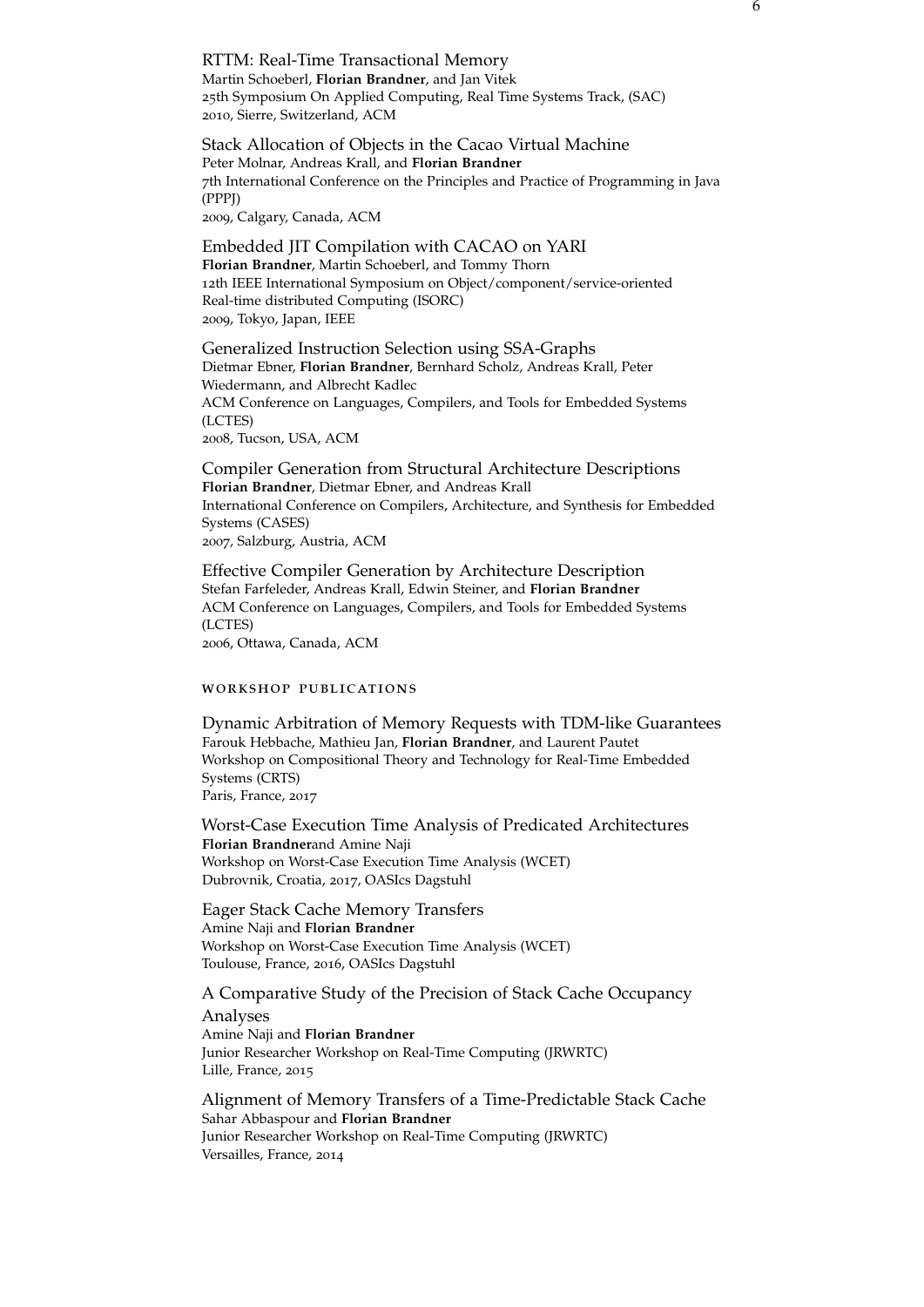# Lazy Spilling for a Time-Predictable Stack Cache: Implementation and Analysis Sahar Abbaspour, Alexander Jordan, and **Florian Brandner** Workshop on Worst-Case Execution Time Analysis (WCET)

Madrid, Spain, 2014, OASIcs Dagstuhl

#### A Time-predictable Stack Cache

Sahar Abbaspour, **Florian Brandner**, and Martin Schoeberl Workshop on Software Technologies for Embedded and Ubiquitous Systems (SEUS) 2013, Paderborn, Germany

## Studying Spilling in the Light of SSA Quentin Colombet, **Florian Brandner**, and Alain Darte Workshop on Compilers for Parallel Computing (CPC) 2012, Padua, Italy

Modeling Application-Specific Processors for Cyber-Physical Systems **Florian Brandner**, Viktor Pavlu, and Andreas Krall Workshop on Software Language Engineering for Cyber-physical Systems (WS4C) 2011, Berlin, Germany (LNI)

## Compiler-driven Optimization of the Worst-Case Execution Time **Florian Brandner** and Alain Darte Workshop Analyse to Compile, Compile to Analyse (ACCA) 2011, Chamonix, France

# Towards a Time-predictable Dual-Issue Microprocessor: The Patmos Approach

Martin Schoeberl, Pascal Schleuniger, Wolfgang Puffitsch, **Florian Brandner**, Christian W. Probst, Sven Karlsson, and Tommy Thorn Workshop on Practice, Predictability and Performance in Embedded Systems (PPES) 2011, Grenoble, France

## Automatic Tool Generation from Structural Processor Descriptions **Florian Brandner**

15th Biennial Workshop on Programmiersprachen und Grundlagen der Programmierung (KPS) 2009, Maria Taferl, Austria

## Precise Simulation of Interrupts using a Rollback Mechanism **Florian Brandner** 12th International Workshop on Software and Compilers for Embedded Systems

(SCOPES) 2009, Nice, France

Completeness of Instruction Selector Specifications with Dynamic Checks **Florian Brandner** 8th International Workshop on Compiler Optimization Meets Compiler Verification (COCV)

2009, York, England

Fast and Accurate Simulation using the LLVM Compiler Framework **Florian Brandner**, Andreas Fellnhofer, Andreas Krall, and David Riegler 1st Workshop on Rapid Simulation and Performance Evaluation: Methods and Tools (RAPIDO)

2009, Paphos, Cyprus

Leveraging Predicated Execution for Multimedia Processing Dietmar Ebner, **Florian Brandner**, and Andreas Krall Workshop on Embedded Systems for Real-Time Multimedia (ESTIMedia) 2007, Salzburg, Austria